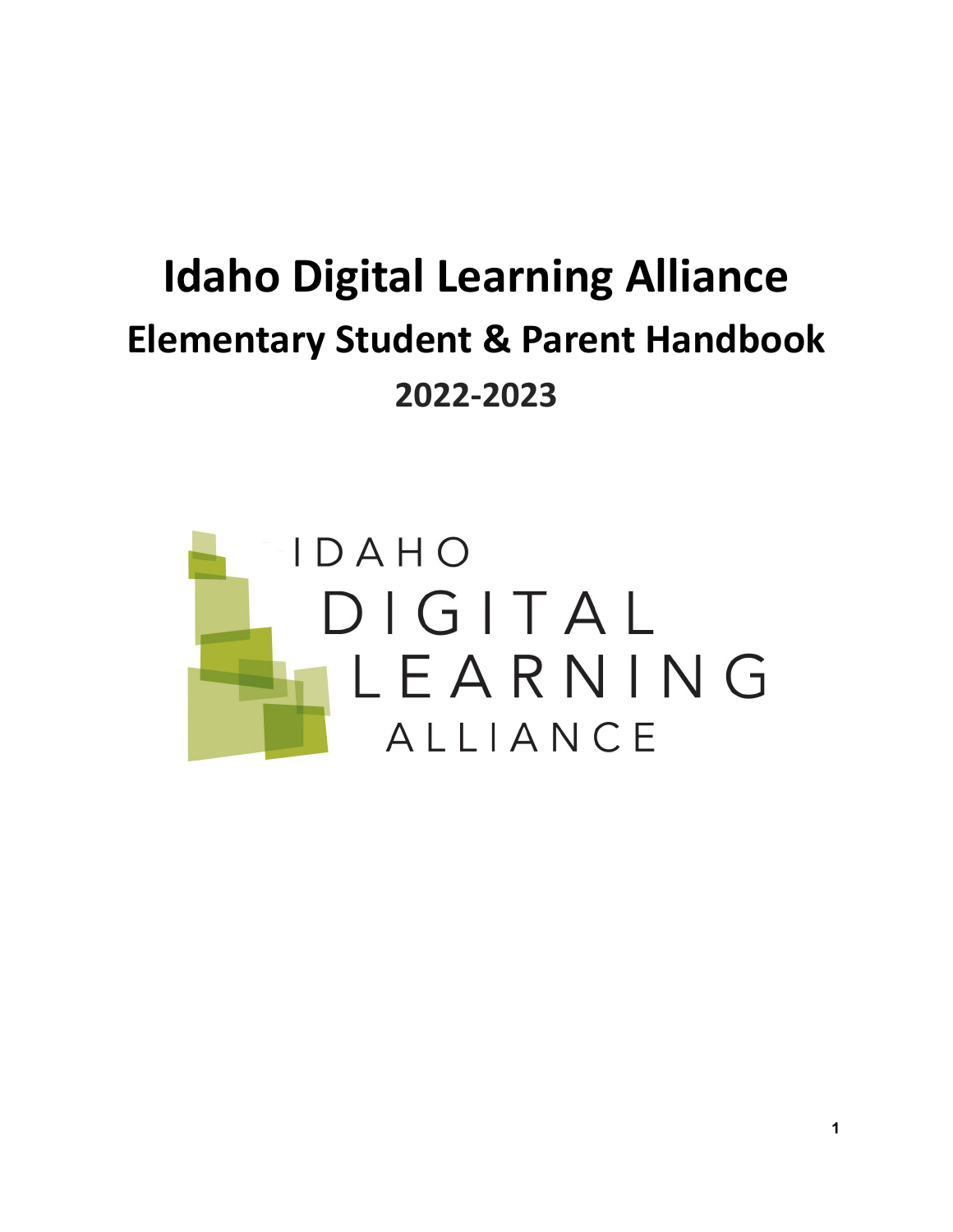

Idaho Digital Learning Alliance P.O. Box 10017, Boise, ID 83707 | Mailing Address 3324 S. Milwaukee, Suite 120, Boise, ID 83709 | Main Campus 208.342.0207 Phone | 208.474.8795 HR Fax IdahoDigitalLearning.org

Dear Parents,

Welcome to the exciting world of online learning! You and your student are participating in a unique educational opportunity for students in Idaho. In cooperation with all Idaho school districts, Idaho Digital Learning Alliance has served over 240,000 course enrollments statewide! We are glad that you have chosen to be a part of it and encourage you to take an active role in monitoring your student's progress in class.

First conceived in 2001 by Superintendents of school districts across the state, Idaho Digital Learning Alliance assists your local school by providing additional course offerings for students. Schools, parents, and students use the wide variety of Idaho Digital Learning Alliance course offerings to work around local scheduling conflicts, to accelerate completion of school, to provide credit recovery options, take full advantage of the Advanced Placement and Dual Credit courses available through Idaho's state universities, and to help students gain college and career readiness skills.

Idaho Digital Learning Alliance is a state-sponsored, accredited, online virtual school. Our courses are taught by Idaho certified (and highly qualified) teachers, are built around Idaho's content standards and are an extension of your local school's curriculum.

We have provided the following information to assist you in understanding the options available for your student, our structure, suggested tips to assist with your student's success and resources to help you during this year.

Thank you for choosing Idaho Digital Learning Alliance and know we are committed to a successful and positive learning experience for every student in Idaho.

Sincerely, Dr. Cheryl Charlton Superintendent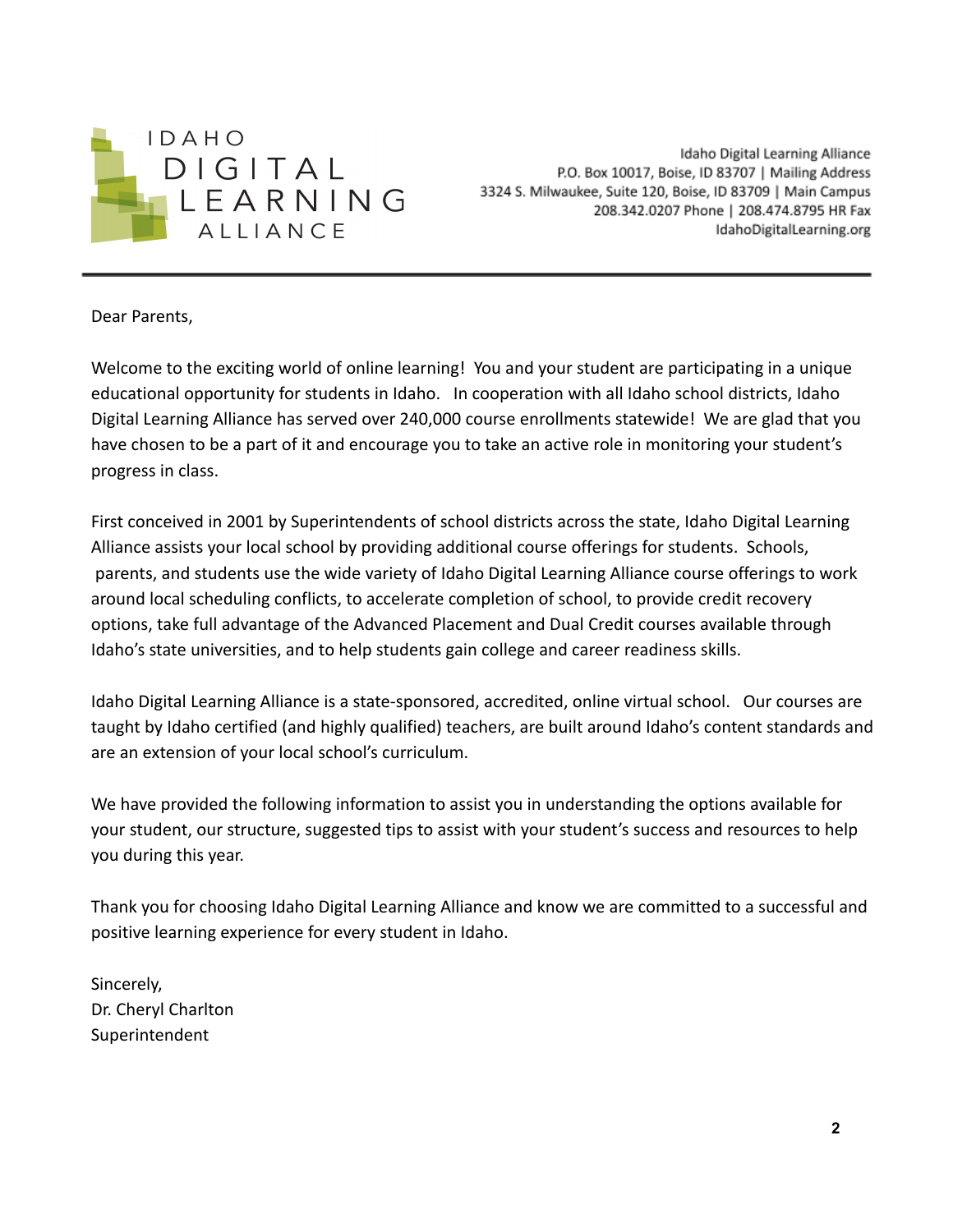# **Table of Contents**

| <b>Mission Statement</b>                      | 6              |
|-----------------------------------------------|----------------|
| <b>Introduction</b>                           | 6              |
| <b>IDLA Elementary Courses</b>                | $\overline{7}$ |
| <b>How Courses Are Offered</b>                | $\overline{7}$ |
| ELA, Math, Science and Social Studies Courses | $\overline{7}$ |
| Launchpad Courses: ELA & Math                 | 8              |
| <b>Course Descriptions</b>                    | 8              |
| Fees                                          | 8              |
| <b>Live Session Schedule</b>                  | 8              |
| <b>Parent Course Responsibilities</b>         | $\overline{9}$ |
| Monitoring Your Student's Progress            | $\overline{9}$ |
| <b>Progress Reports</b>                       | 10             |
| <b>Successful Course Completion</b>           | 10             |
| <b>Final Grade Dispute Procedure</b>          | 10             |
| <b>Materials Provided In Class</b>            | 10             |
| <b>Dress Code</b>                             | 10             |
| <b>Cell Phone Policy</b>                      | 11             |
| <b>Attendance</b>                             | 11             |
| Live Session Attendance                       | 11             |
| <b>Friday Attendance</b>                      | 12             |
| <b>Tardies</b>                                | 12             |
| <b>Excused Absences</b>                       | 12             |
| <b>Course Communications</b>                  | 12             |
| <b>Welcome Communication</b>                  | 12             |
| Teacher and Principal Contact Information     | 12             |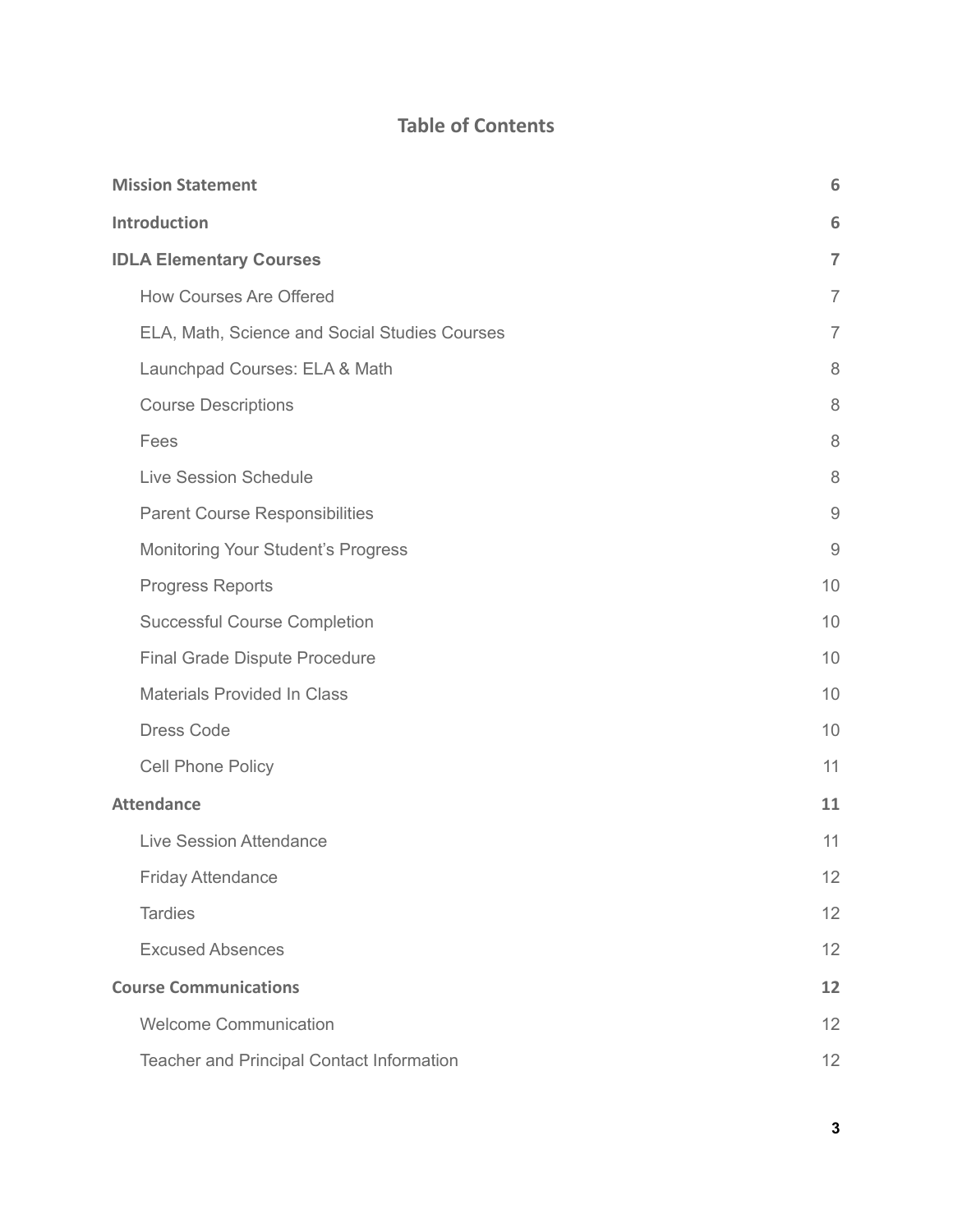| IDLA, District, Student, and Parent Partnership | 13 |
|-------------------------------------------------|----|
| <b>District Responsibilities</b>                | 13 |
| <b>Student Responsibilities</b>                 | 13 |
| Parent/Guardian Responsibilities                | 14 |
| <b>IDLA Acceptable Use Policy</b>               | 14 |
| <b>Academic Honesty Contract</b>                | 16 |
| <b>General Harassment</b>                       | 18 |
| <b>Sexual Harassment</b>                        | 18 |
| <b>Bullying</b>                                 | 18 |
| <b>Harassment of Staff</b>                      | 18 |
| <b>Child Abuse and Neglect</b>                  | 19 |
| <b>Accessibility</b>                            | 19 |
| <b>IDLA Roles and Responsibilities</b>          | 19 |
| <b>IDLA Teacher</b>                             | 20 |
| <b>IDLA Principal</b>                           | 20 |
| Site Coordinator                                | 20 |
| <b>Custom Session Learning Coach</b>            | 20 |
| <b>Regional Coordinator</b>                     | 20 |
| <b>Technical Support</b>                        | 21 |
| Main IDLA Office                                | 21 |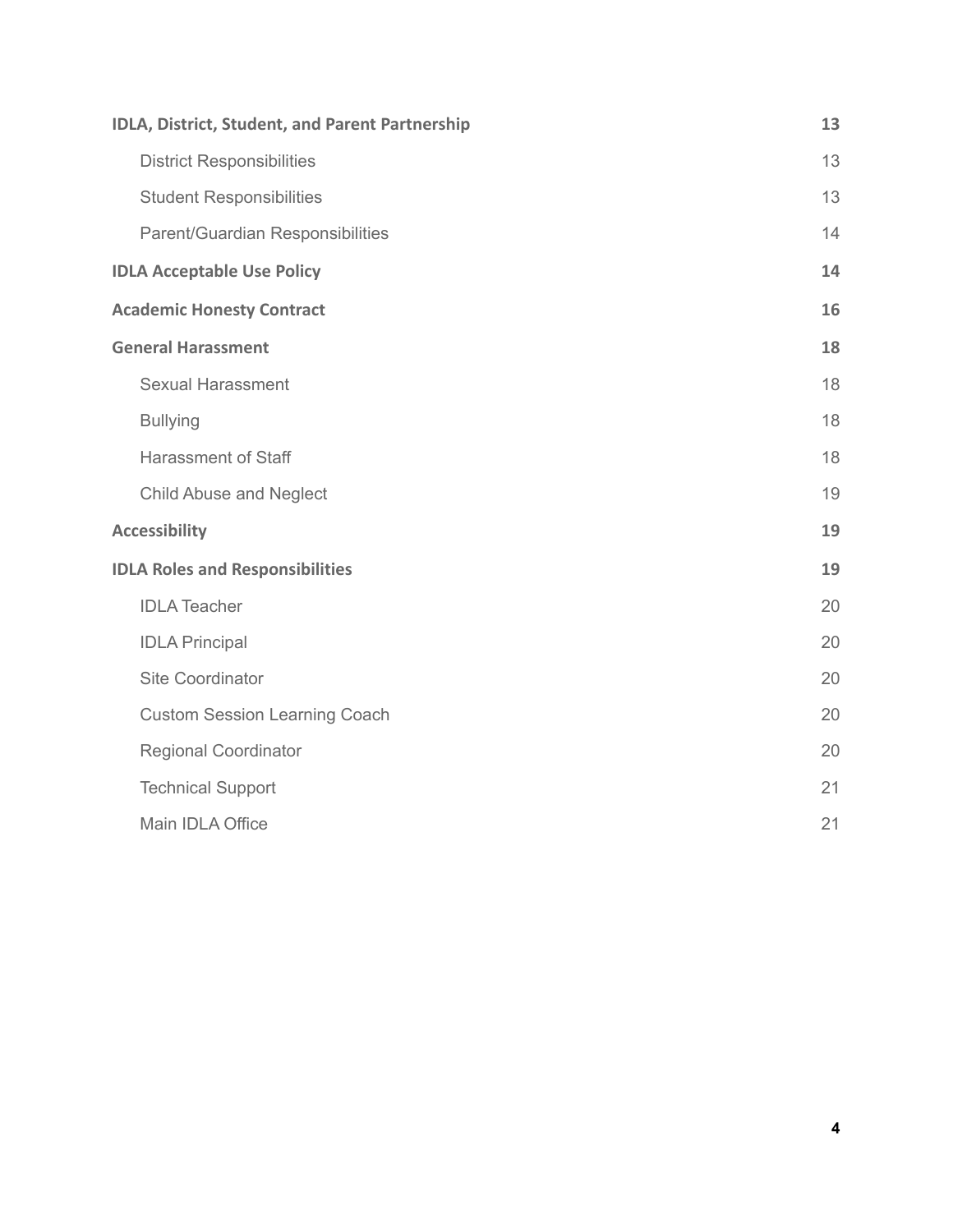# **Welcome to Idaho Digital Learning Alliance**

Welcome to the Idaho Digital Learning Alliance (IDLA)! We hope your association with IDLA will be as rewarding as it is productive. As in any environment, there are rules and guidelines that govern how we work and interact together to help us carry out our common vision and mission.

## <span id="page-4-0"></span>**Mission Statement**

The mission of IDLA is to serve the students, school districts, and State of Idaho by providing a high-quality public school education aligned with state achievement standards, utilizing innovative e-learning methods of delivery.

## <span id="page-4-1"></span>**Introduction**

[Idaho Digital Learning Alliance \(IDLA\)](http://idla.blackboard.com/webapps/portal/frameset.jsp) was created by an act of the Legislature in 2002 (Idaho Code Title 33 Chapter 55). IDLA is a supplemental course provider to schools throughout the state of Idaho.

- Opportunities for Students IDLA was created to "provide choice, accessibility, flexibility, quality, and equity in curricular offerings for students in this state." To that end, the program was created as "a school-choice learning environment, which joins the best technology with the best instructional practices."
- IDLA is Accredited Accreditation is provided through the [Northwest Accreditation](http://www.northwestaccreditation.org/) [Commission \(NWAC\), an accreditation division of Cognia \(formerly AdvancED\)](http://www.northwestaccreditation.org/).
- IDLA is an Idaho Entity According to our legislation, courses are developed based on state standards and best practices in online learning and are the property of IDLA. IDLA utilizes Idaho-certified and highly qualified teachers, Idaho-certified administrators, and our courses are delivered and developed internally according to Idaho content standards.
- Credits Transcribed by the Local School IDLA is a supplemental course provider and does not transcribe grades. Rather, grade reports are submitted to the local school where the course is added to the student's transcript according to local policy.
- Translation Policy If IDLA's sub-population reaches 10%, specific documents will be translated into the sub-populations native language. If additional translation resources are needed, please contact your IDLA district's Site Coordinator.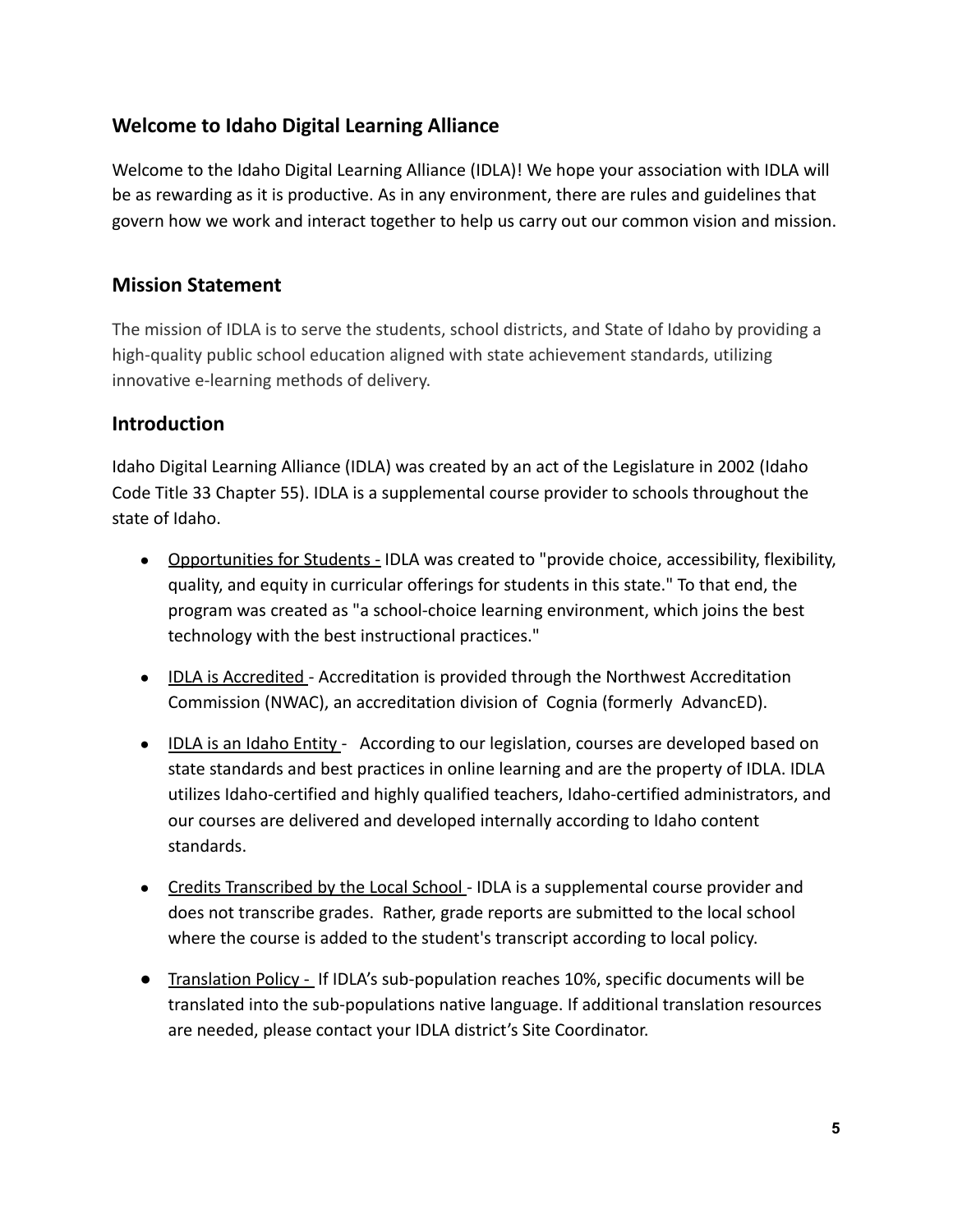## <span id="page-5-0"></span>**IDLA Elementary Courses**

## <span id="page-5-1"></span>**How Courses Are Offered**

IDLA Elementary courses are supported by Idaho certified teachers and personalized for each student. Each course consists of a combination of synchronous live sessions and independent work. "Live sessions" are synchronous, meaning students will attend class at a specific time with their peers and teacher. Independent work can be done at any time that is convenient for the student and family. Students may take one course or a combination of courses each semester.

*\*IDLA utilizes Schoology as its Learning Management Systems (LMS) to offer classes.*

*\*Students cannot be concurrently enrolled in an Elementary ELA/Math Course and Elementary Launchpad Course.*

## Orientation (Schoology)

Before a student may begin their first elementary course, **an orientation is required**. Orientation provides instruction on how to navigate Schoology, our Learning Management System and other keys to success. If an orientation is not completed by the deadline, students will not be enrolled in their course.

## <span id="page-5-2"></span>**ELA, Math, Science and Social Studies Courses**

Elementary ELA, Math, Science and Social Studies courses cover grade-level standards for students who complete both Semester A and Semester B. Students receive lessons, support, and assignments from an Idaho certified teacher. Students meet each day in "live sessions" to learn together in a virtual classroom. This synchronous time together will include academic lessons, social-emotional supports, team building, discussions, and teacher feedback opportunities. In addition to grade-level standards, students also receive intervention and enrichment opportunities.

Students will practice skills independently using an online curriculum with lessons that are customized to meet student needs. This structure allows each student to move at their own pace. Students must have an adult present who has daytime availability to monitor and assist them. Please note that live virtual classroom time(s) are scheduled during typical school day hours. Students should expect to devote between 90-120 minutes per day per course to attend live sessions and complete independent practice.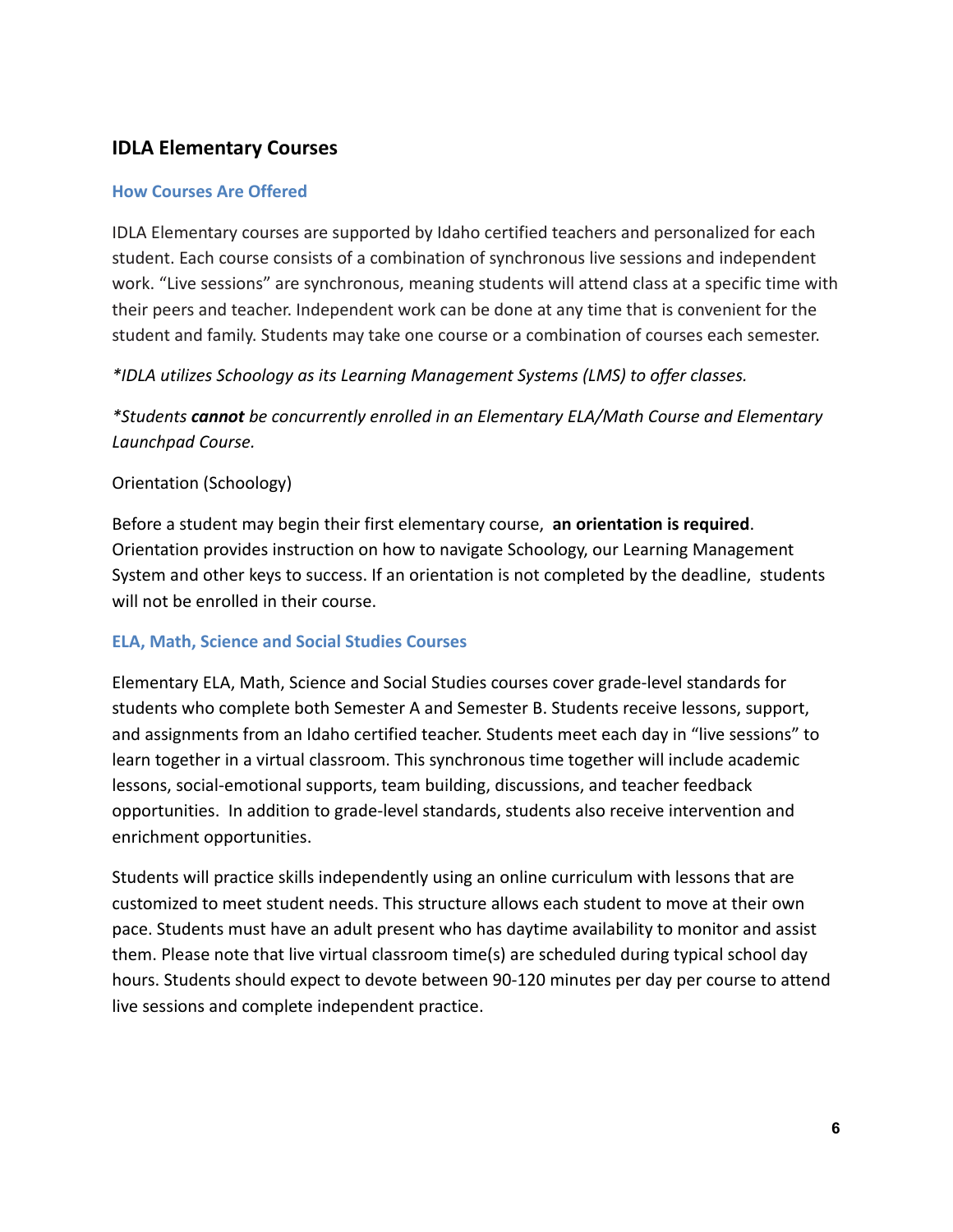#### <span id="page-6-0"></span>**Launchpad Courses: ELA & Math**

Launchpad courses are Literacy & Math intervention/enrichment courses for students in grades K-5. Launchpad courses are offered in a custom session only.\* Wherever your child is, this program aims to launch them to higher levels of achievement and foster a love of reading and learning.

Students will work in our comprehensive e-learning program, iStation, for 20-30 minutes per day on highly engaging, individualized lessons. The IDLA teacher will review progress and meet synchronously with students up to 5 hours per week to provide additional instruction in skills aligned to what students are learning in their independent practice time. **IDLA will work with district staff to coordinate live session times and dates.**

## <span id="page-6-1"></span>**Course Descriptions**

- **ELA Launchpad 1** is a reading literacy intervention and enrichment course for students in grades K-2
- **ELA Launchpad 2** is a reading literacy intervention and enrichment course for students in grades 3-5
- **Math Launchpad 1** is a math literacy intervention and enrichment course for students in grades K-2
- **Math Launchpad 2** is a math literacy intervention and enrichment course

for students in grades 3-5

#### <span id="page-6-2"></span>**Fees**

- \$60 per course for ELA/Math, per semester
- \$30 per course for Social Studies/Science, per semester
- Minimum \$360 for Launchpad (12 seats) plus \$30 per additional seat (up to 20 max.)

#### <span id="page-6-3"></span>**Live Session Schedule**

Elementary courses offer a combination of synchronous live sessions where students will attend class at a set time with their peers and teachers. Live sessions are scheduled Monday-Thursday and will be posted within Schoology courses. Based on student need, small group interventions will directly follow live sessions. Note: Science/Social Studies live sessions are optional.

*\*Custom sections are individual course sections where all students within the course are enrolled from the same school.*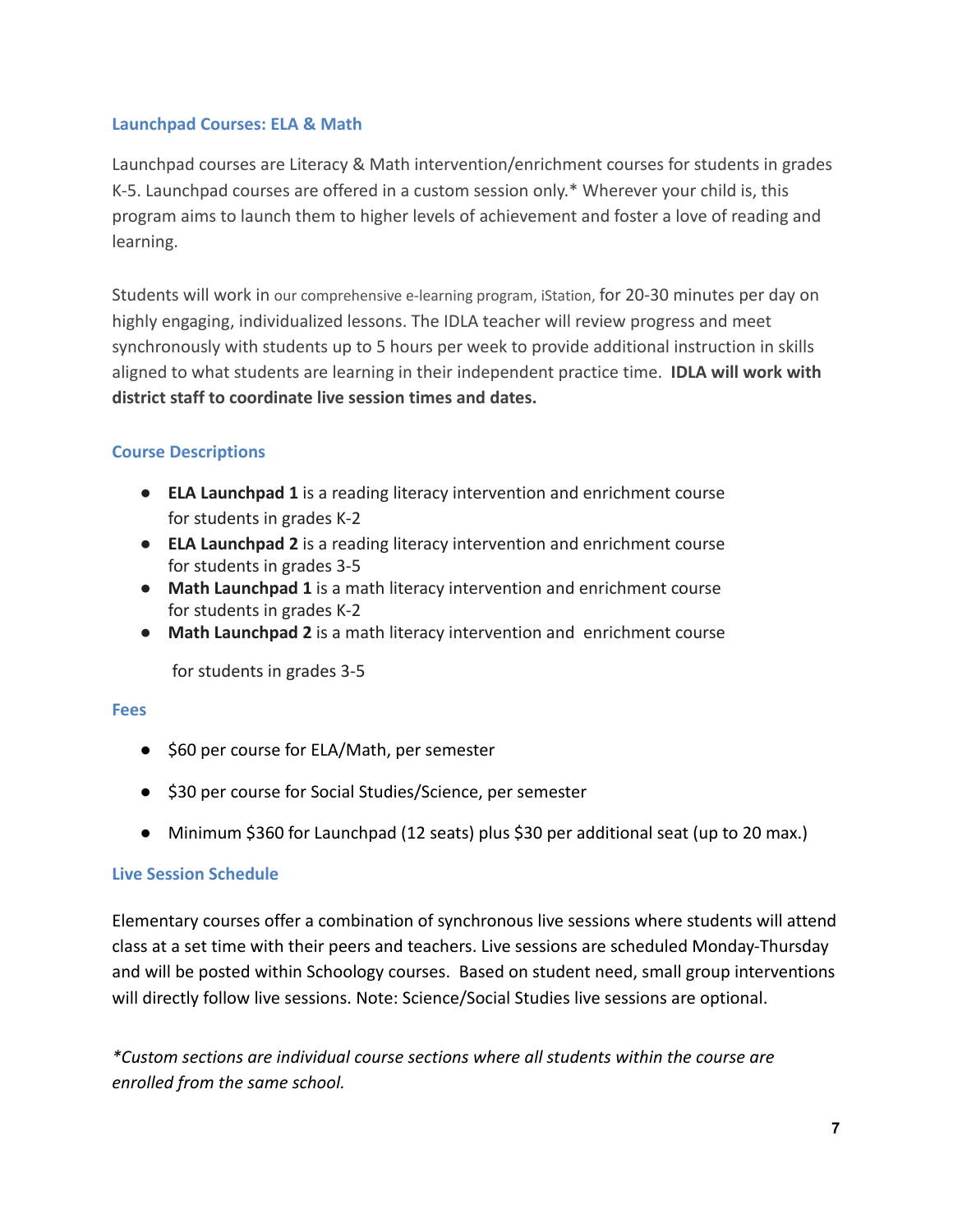## **Parent Course Responsibilities**

<span id="page-7-0"></span>A parent, school staff, or designated adult will need to be in close proximity and available to children when they are learning. This adult will be responsible for:

- 1. Completing an orientation class with their student(s) prior to starting the course
- 2. Monitoring their student(s) to ensure they log in, complete assignments, and attend the live instruction for each subject(s)
- 3. Make sure their student completes work every day
- 4. Communicate with their student's teacher about needs, successes, absences, etc.

## <span id="page-7-1"></span>**Monitoring Your Student's Progress**

- Following your student's registration, an email will be sent to the listed parent/guardian contact to provide directions on creating a Parent Portal log in. This log in will provide access to your student's class and current grades.
- Parents and students will be invited to an optional synchronous open house the first week of class to meet their teachers and classmates. During the open house, the teacher will review class procedures and expectations.
- Parents need to help/ensure their child logs in daily, and an **adult is present during the daily synchronous live sessions as scheduled.**
- Parents need to monitor their students to ensure they complete assignments.
- If a student misses a session, parents need to reach out to the teacher to access missed information and materials.
- Parents partner with the teacher through frequent communication about student needs, struggles, success, absences, etc.
- Grade reports will be sent to the parent's email address, provided at registration, approximately monthly or on an "as needed" basis. Please use these reports to visit with your child about class progress.
- Anytime you have a question about your student's progress or class content, feel free to contact your student's IDLA teacher and/or IDLA principal. Contact information can be found within the *Instructor* link of your student's class.

For any parental concerns regarding the collection of student data or to understand your student's rights under FERPA, please see the *Idaho Digital [Learning](https://www.idahodigitallearning.org/privacy/) Alliance Student Data [Privacy](https://www.idahodigitallearning.org/privacy/) Policy.*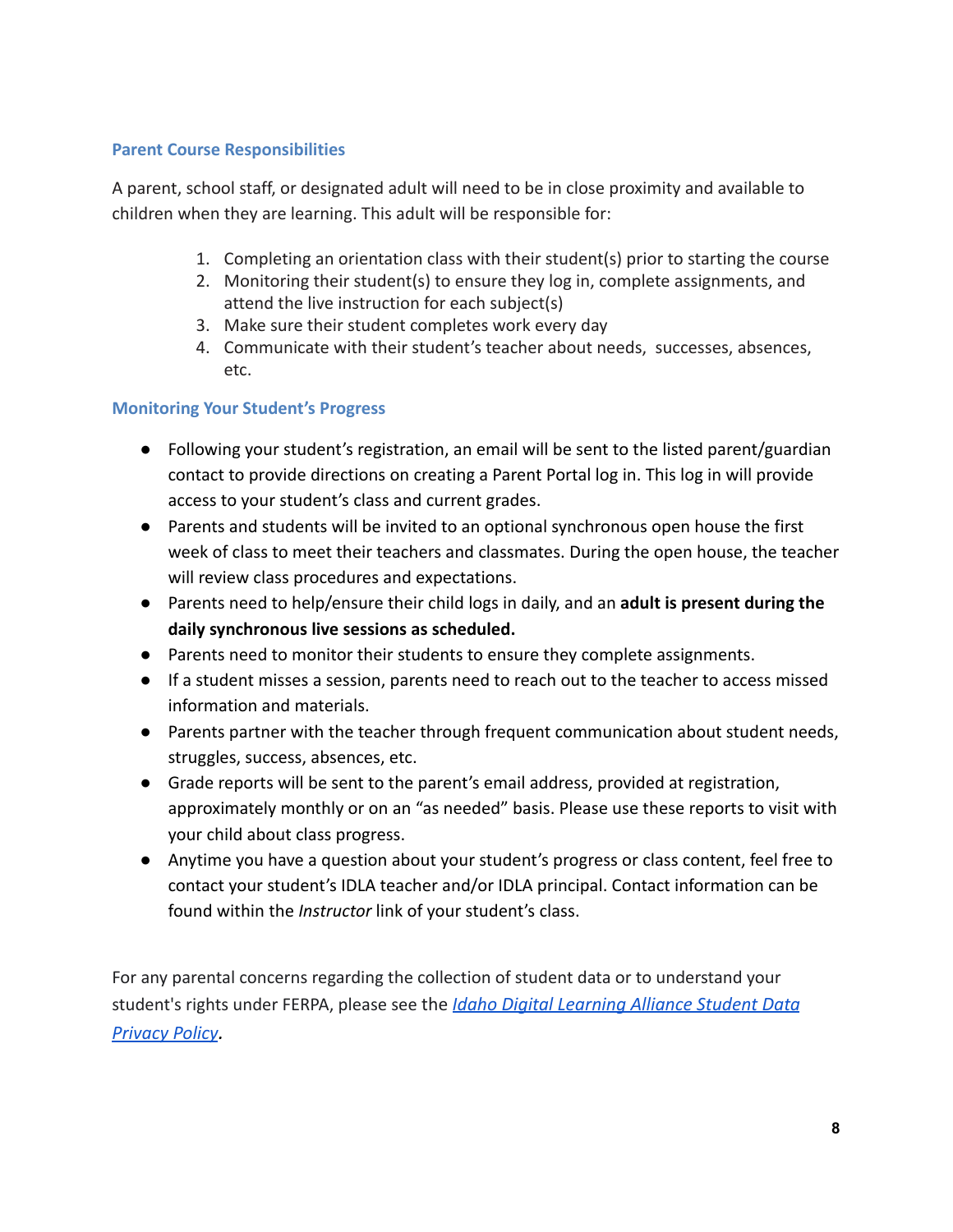#### <span id="page-8-0"></span>**Progress Reports**

A progress report is sent to the student, parent, and site coordinator approximately every two weeks. Each individual is strongly encouraged to monitor student progress in this manner and to direct any questions or concerns to their student's teacher. The final progress report will be provided upon course completion and/or unenrollment.

#### <span id="page-8-1"></span>**Successful Course Completion**

Each IDLA course will have a standards-based report card which is based on state standards. IDLA will submit grade reports to the student's home district, where the course is added to the student's transcript.

## <span id="page-8-2"></span>**Final Grade Dispute Procedure**

If a disagreement or misunderstanding arises between an IDLA teacher and a student, parent, or local school about a student's final course grade, the party involved should first communicate with each other and attempt to resolve differences. If a resolution is not reached, the final grade may be appealed at the request of the school of record transcribing the grade. Appeals are to be requested within 90 days of the posting of the final grade by the IDLA teacher.

## <span id="page-8-3"></span>**Materials Provided In Class**

IDLA elementary classes contain all of the resources needed in class, including online textbooks/content and links to outside resources. The online curriculum is research-based and aligned to Idaho Content Standards. A [suggested supply](https://idla.coursearc.com/index.php?cID=71485) list is available within the orientation course.

The district is responsible for supplies and will work with the teachers and families to provide them when appropriate. There is an expectation that families will supply paper, writing utensils, and similar supplies. If additional resources, such as manipulatives are needed, please reach out to the site coordinator in your district.

#### <span id="page-8-4"></span>**Dress Code**

Students are expected to be dressed appropriately for all synchronous lessons. The IDLA Student Dress Code will be in effect during all school-related activities. When a student's attire is found to be in violation of this policy, the student may be required to modify his/her attire in such a manner so that it no longer violates this policy.

- Dress and appearance must not present health or safety problems or pose potential disruption to the educational process as adjudged by school personnel.
- Clothes, apparel, or attire must be sufficient to conceal undergarments at all times.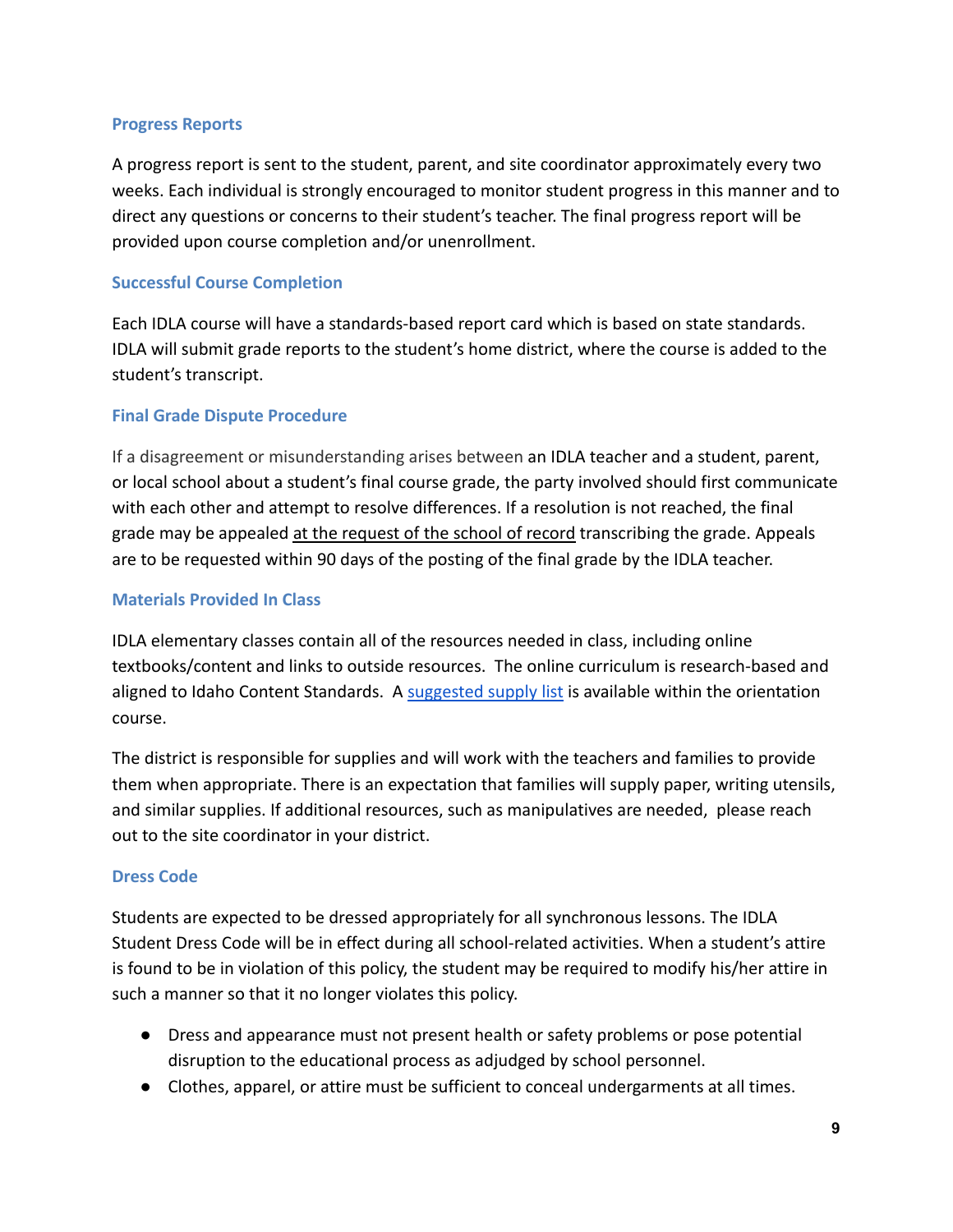- Clothing must provide adequate coverage of the body. Clothing such as revealing tank tops, crop tops, and spaghetti straps should not be worn during class.
- At the teacher's discretion, hats may be worn during class.

## <span id="page-9-0"></span>**Cell Phone Policy**

Due to the disruption that cell phones create, students are required to power off during live sessions.

## <span id="page-9-1"></span>**Attendance**

## <span id="page-9-2"></span>**Live Session Attendance**

IDLA elementary students must meet attendance requirements. **Students are required to attend all daily live classes where attendance will be tracked.** If a student misses more than 15 minutes of class, they will be marked "Absent". If an absence is known in advance the teacher should be notified. Per IDLA attendance policy, the following notifications will be sent for unexcused absences:

- **Three missed sessions:** Parent, student, teacher, and site coordinator will receive an email notification.
- **Six missed sessions:** Parent, student, teacher, and site coordinator will receive an email notification. The online principal will contact the parent.
- **Nine missed sessions:** Parent, student, teacher, and site coordinator will receive an email notification. The online principal and regional coordinator will be notified. The regional coordinator will contact the student's local building principal.
- **Ten missed sessions:** Parent, student, teacher, site coordinator, regional coordinator, and online principal will receive an email notification.
- **Eleven missed sessions:** Parent, student, teacher, site coordinator, regional coordinator, and online principal will receive an email notification.
- **Twelve missed sessions:** Parent, student, teacher, site coordinator, regional coordinator, and online principal will receive an email that the student has been unenrolled from their course.

\*Attendance notification starts over at the beginning of each semester. However, absence totals accumulate throughout the academic year and will be reported on the final progress report.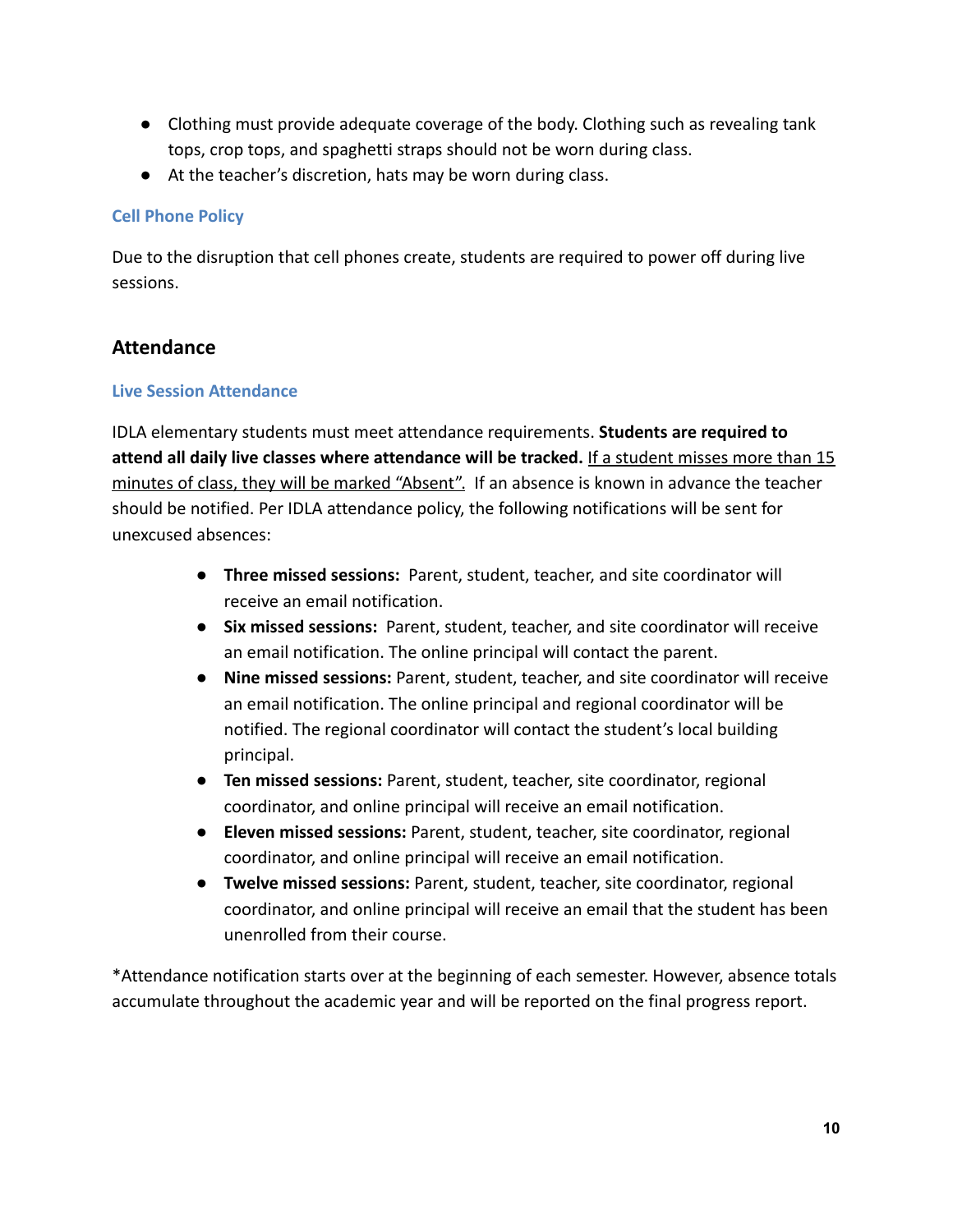#### <span id="page-10-0"></span>**Friday Attendance**

Students must complete ELA and Math assignments by the posted time expectation. every Friday. All assignments must be completed in order for the student to be counted as "present" each Friday.

Students may submit their Friday work after the time expectation deadline; however, their attendance will be marked as "absent."

## <span id="page-10-1"></span>**Tardies**

If a student is less than 15 minutes late at the beginning of the live session, they will be marked "tardy/late."

## <span id="page-10-2"></span>**Excused Absences**

An "excused" absence occurs when a district requires school business such as state testing, special services, evaluations and/or plans, school events, etc. An absence can only be excused by district administration.

## <span id="page-10-3"></span>**Course Communications**

Throughout the duration of a course, students, parents, and site coordinators will receive communications about student progress. Teachers will communicate through email and phone calls. If another method of communication is needed, please contact the teacher.

#### <span id="page-10-4"></span>**Welcome Communication**

Within the first two weeks of the start of a course, parents can expect a welcome phone call from their student's teacher, as well as an email containing course and contact information. If that call is unanswered, a follow-up email will be sent.

## <span id="page-10-5"></span>**Teacher and Principal Contact Information**

As part of the welcome communication, parents will receive the contact information of the teacher and principal for their course. Additionally, contact information may be found within the student's course and on the *[Idaho Digital Learning](https://www.idahodigitallearning.org/our-team/faculty/) Alliance website.*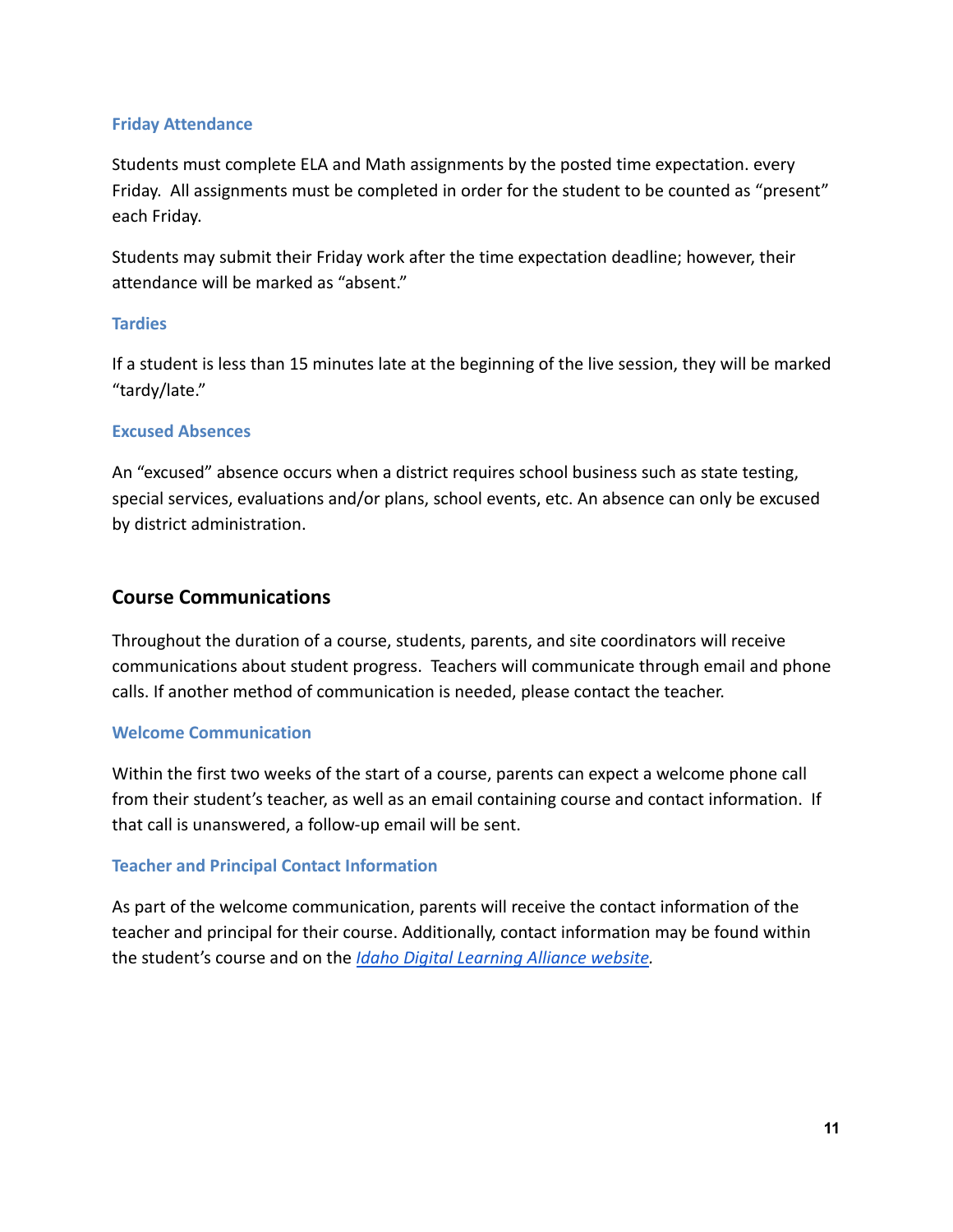# <span id="page-11-0"></span>**IDLA, District, Student, and Parent Partnership**

Partnerships between IDLA and students, parents, and districts are the crux of a successful experience. IDLA needs parents and districts to partner with us to ensure student success. Consequently, districts aren't expected to run our program completely independently.

## <span id="page-11-1"></span>**District Responsibilities**

- Districts need to complete the I.E.P process for their students as well as accommodations and/or adaptations that cannot be completed online.
- The local district will work with parents to ensure they have a compatible device and internet access.

## <span id="page-11-2"></span>**Student Responsibilities**

- Students should log into their course daily and check messages.
- Students must demonstrate time management and self-organization skills.
- Students are expected to work approximately 90-120 minutes per day, per course.
- During synchronous instruction, students are encouraged to find a quiet space where they will not be distracted from learning.
- Whenever possible, students should turn on their cameras while synchronous instruction is taking place. If/when this is not possible, a student self-photo, or "selfie," should be used, so that they are easily recognizable to others.
	- Students must use a self-photo, or "selfie," and video feed background that is appropriate for an educational environment. IDLA faculty and administration reserve the right to determine if a profile picture and/or video feed background is inappropriate. Students using an inappropriate profile picture or video feed background will be required to update their settings.
- Recordings of synchronous instruction will be accessible only in a password-protected manner and should be viewed by students in a private setting that is not accessible to the public.
- Students should be aware that IDLA teachers may not be available "on-demand" and understand teacher response time may take up to 24 hours.
- Students should work closely with a local teacher, site coordinator, or parent to help with accountability and problem-solving if questions arise.
- Students must communicate often with their online teacher.
	- $\circ$  This includes asking specific questions when confused, communicating with the teacher about goals and planned absences, and connecting with teachers if individual help is needed.
	- Students should return communications from the teacher in a timely manner.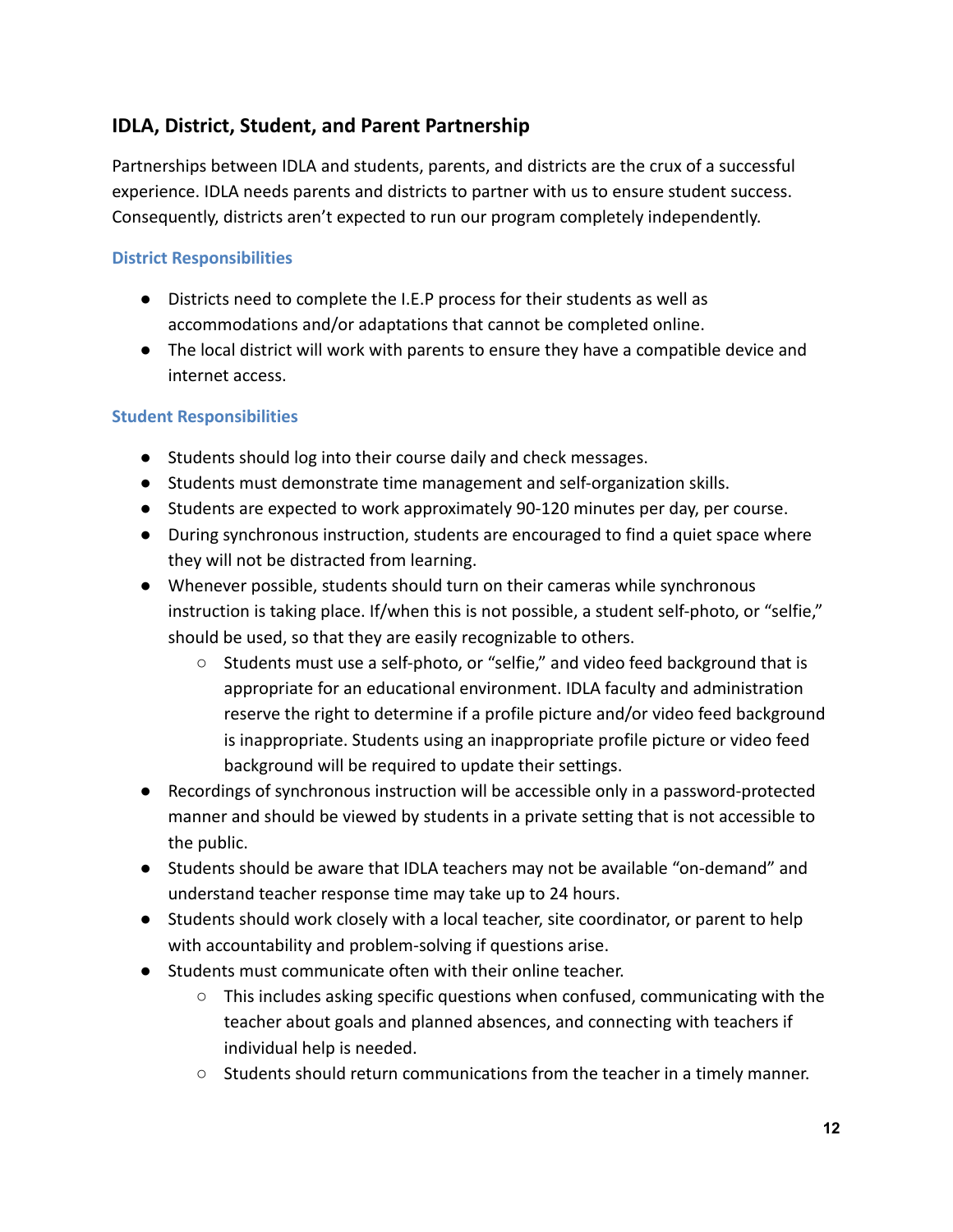**Suggestion**: Please encourage your student(s) to keep a notebook with important information in it, such as: notes, course log-in information, teacher, principal, site coordinator, and tech support contact information.

## <span id="page-12-0"></span>**Parent/Guardian Responsibilities**

Parent/guardian, as partners in supporting student learning, you are encouraged to do the following:

- Ensure that your child's work is authentic and original
- Monitor
- Ask any questions regarding plagiarism or cheating if you are unsure
- Report any suspicious activity

If working from home, IDLA has provided a *Technology [Readiness Checklist](http://www.idahodigitallearning.org/Students/GettingStarted/TechnicalRequirements.aspx)* to ensure your home computer's operating system meets minimum requirements for class access.

# <span id="page-12-1"></span>**IDLA Acceptable Use Policy**

Proper use and behavior in a distance learning environment will be determined by your school's existing guidelines covered in the district's *Acceptable Use Policy (AUP)* and the *Idaho Digital Learning Alliance's Acceptable Use of Technology Policy. Idaho Digital Learning Alliance's Acceptable Use of Technology Policy (AUP) Computers,* computer networks, and the internet provide essential tools that support distance learning and IDLA. All students are expected to use IDLA and the resources provided to access IDLA for purposes appropriate to the education environment. You must refrain from any use that is not consistent with the policies, purposes, or objectives of either the hosting district or IDLA.

Prohibited uses of technology:

- The use of communication tools (email, discussion boards, web pages, chat, and others) should not be used for any communication that is:
	- defamatory
	- inaccurate
	- abusive
	- rude
	- obscene
	- profane
	- sexually explicit
	- threatening
	- harassing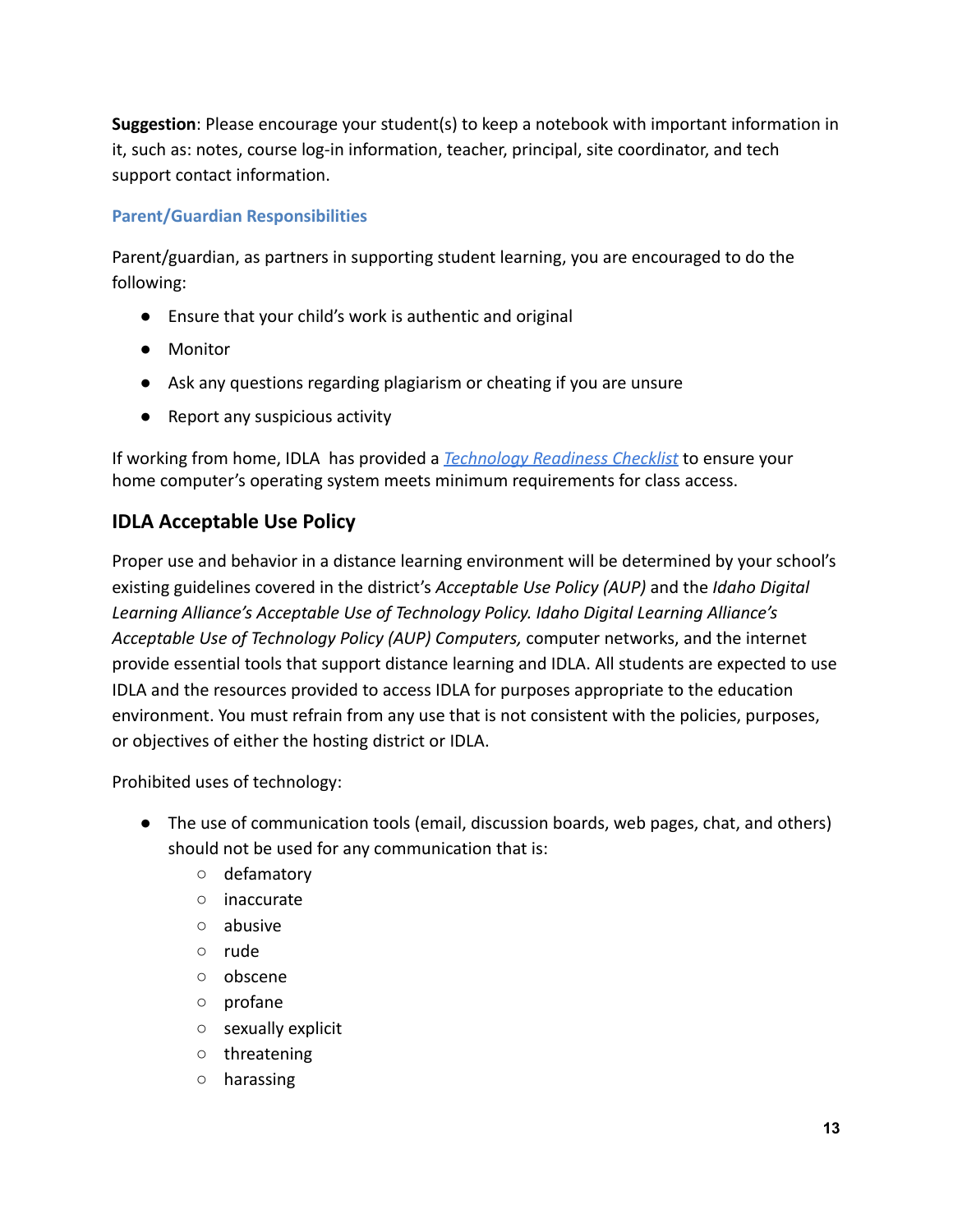- racially offensive
- illegal
- encouraging the use of illegal materials
- $\circ$  inconsistent with the policies, purposes, or objectives of either the hosting district or IDLA
- impersonating another individual, including, but not limited to, the use of another user's login or password, communicating or completing work on behalf of another individual, or mocking others in a derogatory manner
- Revealing personal or private information to others such as home address, age, gender, phone number, etc. You should also be cautious when releasing this information about yourself.
- Disrupting the use of technology by another user or service. This includes, but is not limited to, attempts to harm or destroy data, uploading and/or creating computer viruses, uploading and/or downloading information without need, sending or receiving of data with the intent to degrade network performance, etc.
- Violation of any local, state, or federal regulation or statute
- You will not use IDLA resources to sell or offer to sell any goods or services without prior approval of both the hosting district Board and the IDLA Board
	- IDLA Rights and Responsibilities:
		- IDLA reserves the right to monitor all activity related to IDLA courses or sites
		- IDLA reserves the right to block or remove any material that is not consistent with policies, purposes, or objectives of either the host district or IDLA
		- Opinions, advice, services, and all other information expressed by IDLA staff, students, information providers, or instructors are those of the individual and do not represent the position of IDLA
	- Discipline:
		- Student discipline for violation of any part of the policies, rules, or procedures of IDLA shall be based on the severity of the infraction.
		- If the IDLA teacher or monitor feels your behavior is not consistent with the policies, purposes, or objectives of the hosting district, or IDLA, the teacher will notify your site coordinator.
			- The site coordinator is then responsible for bringing the matter before the appropriate school administrator(s) for disciplinary action.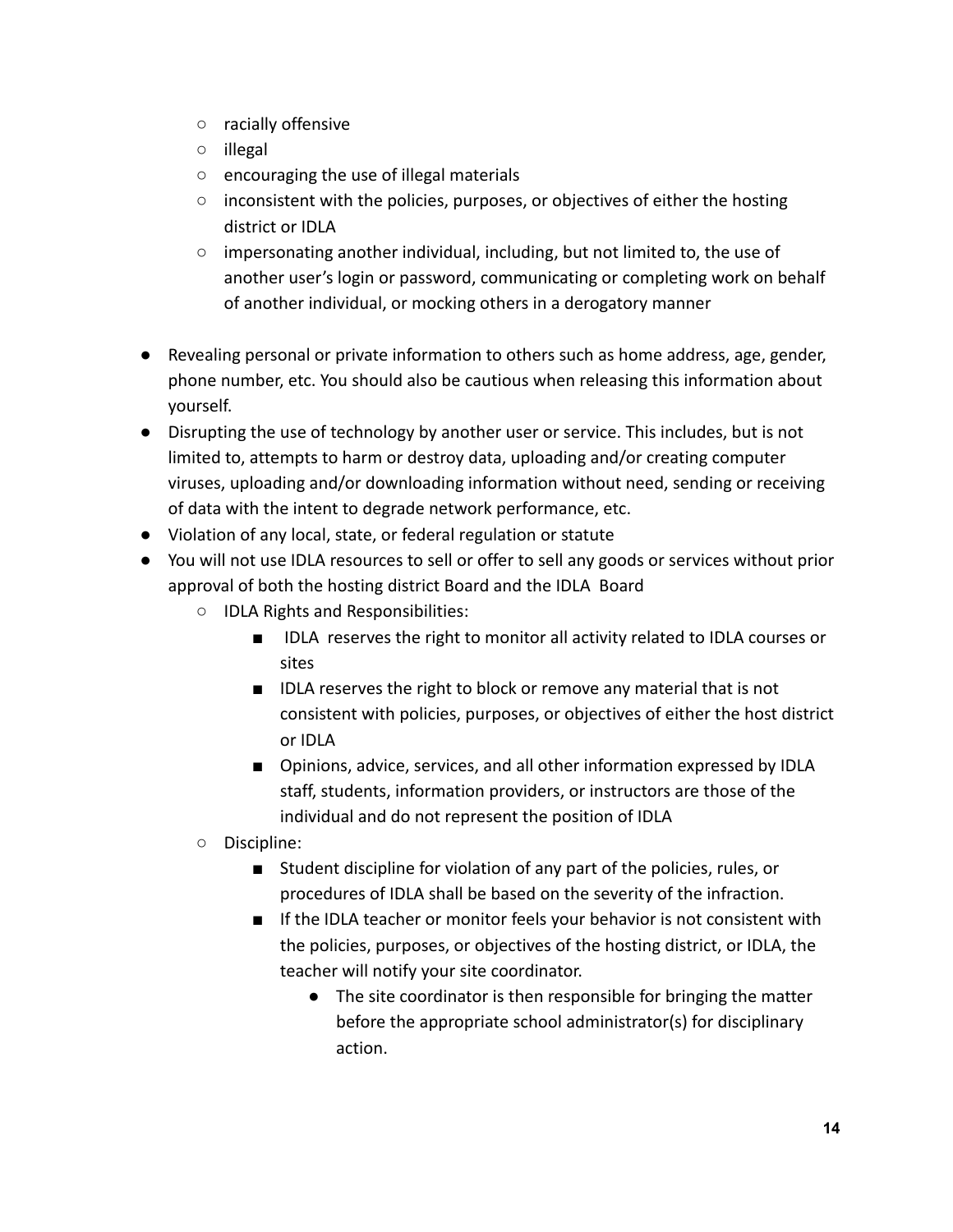- The teacher may also wish to hold a conference with you and your parents.
- The IDLA Board of Directors also reserves the right to enact additional disciplinary action, including the ability to revoke the offending student's privilege of using IDLA.

## <span id="page-14-0"></span>**Academic Honesty Contract**

IDLA has a zero-tolerance policy toward academic dishonesty. All students are required to submit work that represents their original words, ideas, or products. At the beginning of each IDLA course, you will be asked to sign and submit the A*cademic Honesty Contract,* pledging to avoid plagiarism and other forms of unacceptable practices. Violating the *Academic Honesty Contract* will result in one or more of the following consequences for regular assignments and exams:

- A zero grade on the assignment, discussion, or assessment
- Notification to your local school of the incident
- Possible disciplinary action according to your local school's policies
- Other disciplinary action as seen fit by the IDLA instructor or online principal
- Removal from the course and/or a failing grade

If the local school and IDLA teacher agree that a student has violated the *Academic Honesty Contrac*t on a proctored exam, a zero will be recorded for the final exam grade. A retake will not be allowed. Cheating on a final includes, but is not limited to: the use of digital resources (except where allowed), help from other students, study aids, unauthorized notes, etc.

Various forms of cheating include:

- Copying another student's work or allowing your work to be copied
- Allowing someone other than yourself to submit work in your name
- Using unauthorized assistance on an assessment
- Allowing someone other than yourself to take an assessment
- Use of a translator in language classes
- Submitting the same work for multiple courses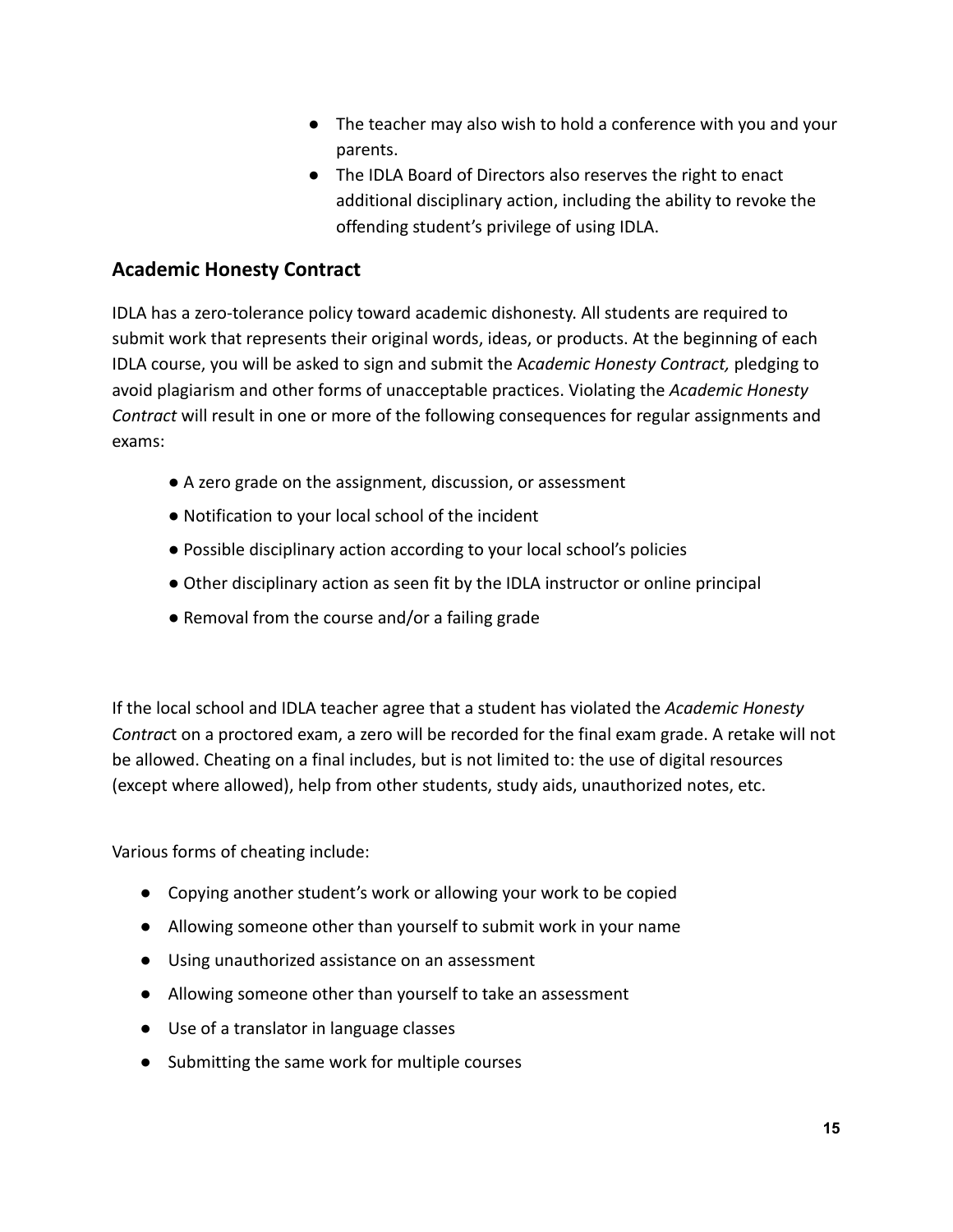● Giving answers to other students

Unacceptable academic practices include, but are not limited to, plagiarism. Plagiarism is presenting other peoples' ideas, writings, or products (written or electronic) by claiming them as one's own and not giving credit to these sources.

Forms of plagiarism include:

- Submitting work that is not your own
- Using "copy and paste" from any online source to complete an assignment, discussion, or test
- Failing to properly cite words and ideas that are not your own
- Using direct wording from another source (even a cited one) without quotation marks
- Slightly rewording phrases from another source and passing the phrases as your own

Unacceptable academic practices include but are not limited to fabricating data. Fabricating data is making up data to complete an assignment that requires research and/or collecting data. Forms of data fabrication include:

- Falsifying or manipulating data to achieve the desired experiment result
- Reporting data for an experiment that was not conducted (dry-labbing)
- Submitting written work with fabricated or falsified sources.
- Unacceptable academic practices include, but are not limited to:
	- Academic sabotage: damaging another student's work or grade on purpose
	- Falsifying information: lying to an instructor, site coordinator, or parent (such as saying an assignment has been completed when it has not, or lying about your grade)

I have enrolled in an online course with the full understanding that I will be working in an unsupervised environment during some of my class time. I agree to adhere to the following rules of online classroom conduct:

- I will complete all of my own assignments.
- I have read and understand the *Idaho Digital Learning Alliance Academic Honesty Contract* and agree to avoid unacceptable academic practices such as:
	- Cheating
	- Plagiarism
	- Fabricating data
	- Academic sabotage
	- Falsifying information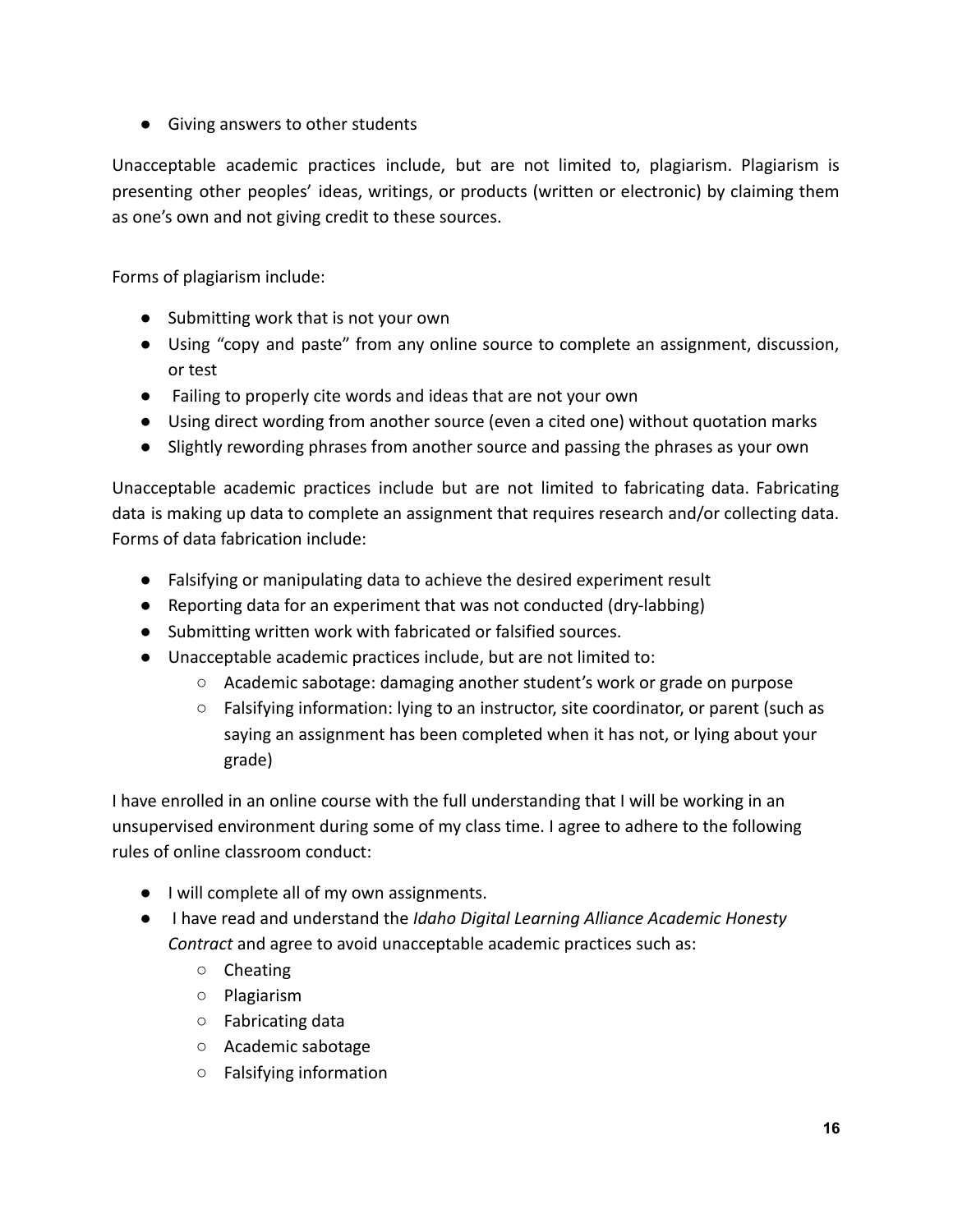I understand that my teacher/instructor has access to and will be using plagiarism-detection technologies to identify plagiarized content in my work. Comparisons can/will be made to online content, including work submitted by current and past IDLA students.

● I will ask my teacher/instructor for clarification if I have any questions regarding the above *Academic Honesty Contract.*

● I understand that if I violate the *Academic Honesty Contract* for this course, I will be subject to disciplinary action and may receive a zero for the assignment in question or removal from the course.

Parents & students will be asked to verify their acceptance of and understanding of the policy in Elementary Orientation.

## <span id="page-16-0"></span>**General Harassment**

## <span id="page-16-1"></span>**Sexual Harassment**

If a parent/guardian believes that their child has been a victim of sexual harassment, the IDLA administrator will collaborate with district administration to assist in making sure that the necessary actions as covered under the law are carried out.

## <span id="page-16-2"></span>**Bullying**

Any act that substantially interferes with a student's educational benefits, opportunities, or performance that takes place synchronously and/or asynchronously, and has the effect of:

- Physically harming a student or damaging a student's property
- Knowingly placing a student in reasonable fear of physical harm to the student or damage to the student's property
- Creating a hostile educational environment constitutes a disruptive action subject to disciplinary action

## <span id="page-16-3"></span>**Harassment of Staff**

As provided in Idaho Code §18-916, employees of every school district shall be free from abuse by parents or other adults. Therefore, employees must be respected as they perform and direct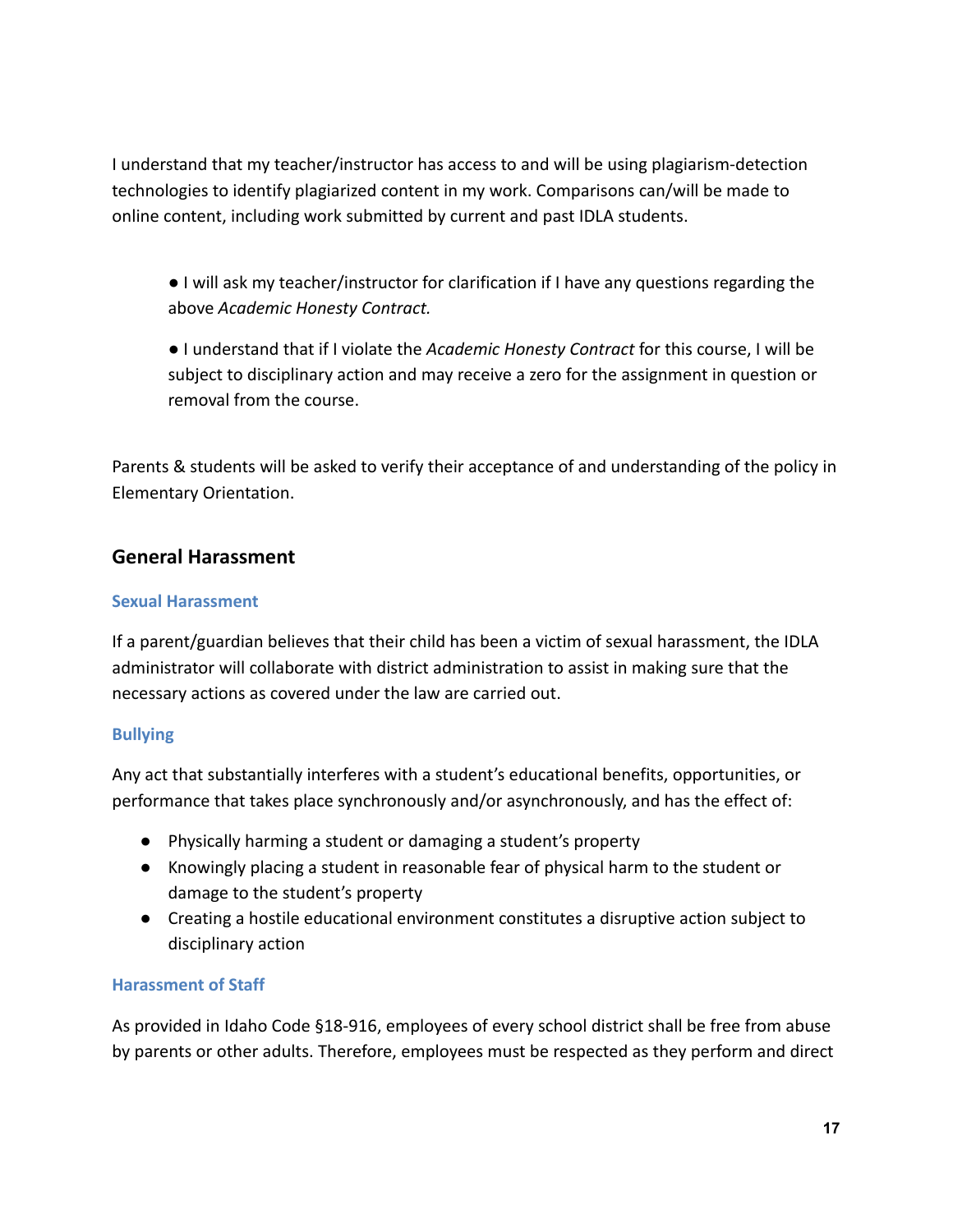their assigned roles. Students are expected to display respect for teachers and others at all times.

## <span id="page-17-0"></span>**Child Abuse and Neglect**

Under the Child Protective Act, Idaho Code §16-1605, (a) "Any physician, resident on a hospital staff, intern, nurse, coroner, school teacher, daycare personnel, social worker, or other person having reason to believe that a child under the age of eighteen (18) years has been abused, abandoned or neglected or who observes the child being subjected to conditions or circumstances which would reasonably result in abuse, abandonment or neglect shall report or cause to be reported within twenty-four (24) hours such conditions or circumstances to the proper law enforcement agency or the department." The building principal will assist in making sure that the necessary actions as covered under the law are carried out.

## <span id="page-17-1"></span>**Accessibility**

IDLA is committed to providing digital resources that are accessible to all users, including users with disabilities.

We are actively working to increase the accessibility and usability of our digital resources and in doing so, align resources to comply with level *Double-A [of the World Wide Web Consorti](https://www.w3.org/TR/WCAG20/)*um *[\(W3C\)](https://www.w3.org/TR/WCAG20/).*

We are also committed to improving the accessibility of our course content. Within the *Student Resources* area of each course, students can find this *[Accessibility Support](https://slor.s3.amazonaws.com/unlicensed/Other/TemplateMasters/Accessibility/index.html)* content.

If you have any questions or concerns about accessibility with IDLA resources, please contact Jacob Smith, Director of Operations at *[jacob.smith@idla.k12.id.us](mailto:jacob.smith@idla.k12.id.us)* or 208-342-0207. We welcome any feedback that will help us improve the accessibility of our course content, systems, and websites.

## <span id="page-17-2"></span>**IDLA Roles and Responsibilities**

To assist students in experiencing a positive online learning experience, guidelines have been provided to outline the roles and responsibilities of various individuals to assist you and your student in achieving their desired level of success. Below is a list of items you should expect when taking an IDLA class.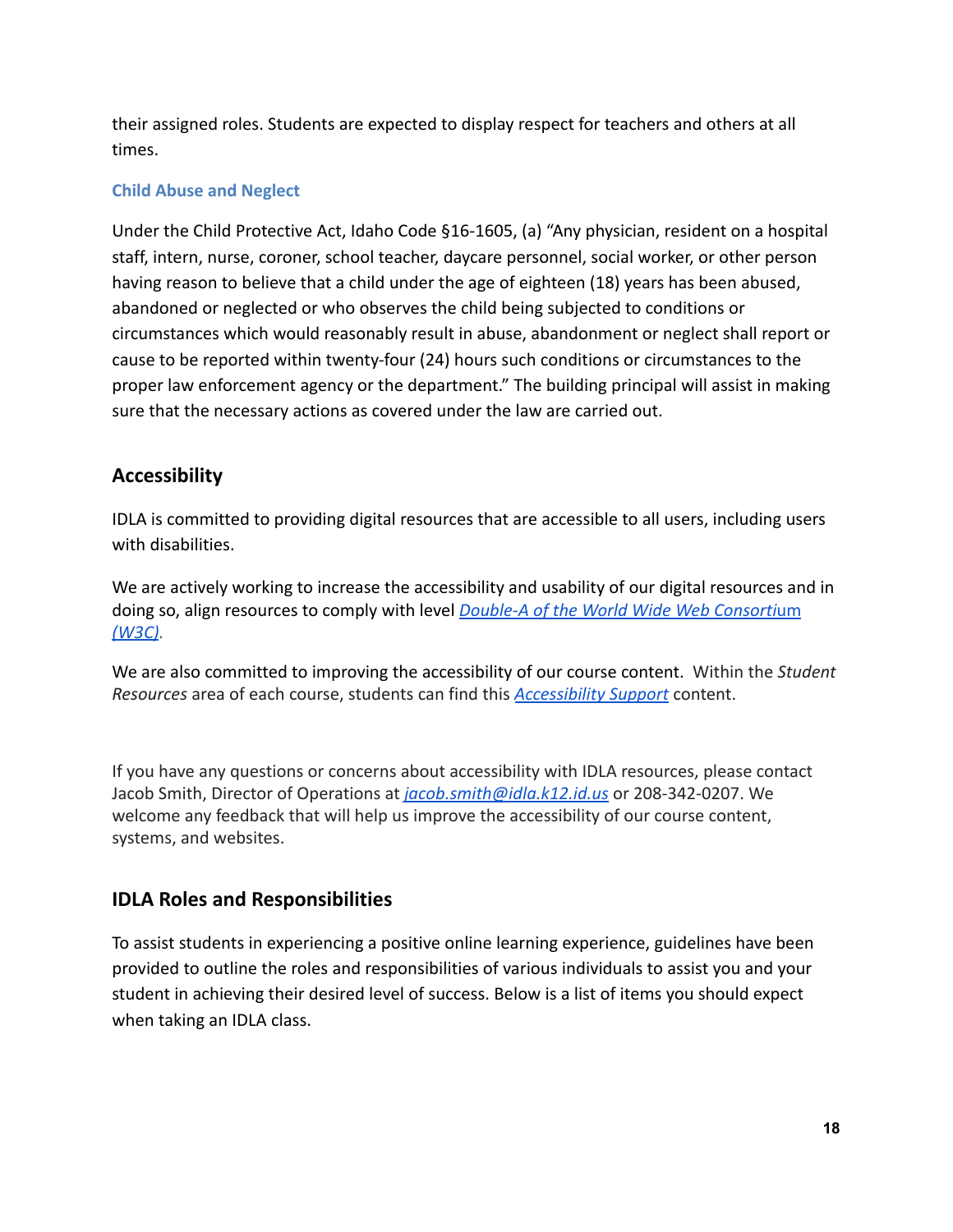#### <span id="page-18-0"></span>**IDLA Teacher**

Every IDLA course is taught by a highly qualified Idaho Certified Teacher who is available to provide help to your student during their course. Please contact your child's teacher for assistance if needed. For additional information, please refer to *[What to Expect from an IDLA](https://docs.google.com/document/d/18EfjidguRJL2JJ2Dr7DZQzXTE9RtD9vqgySwndVqHDA/edit#) [ElementaryTeacher.](https://docs.google.com/document/d/18EfjidguRJL2JJ2Dr7DZQzXTE9RtD9vqgySwndVqHDA/edit#)*

#### <span id="page-18-1"></span>**IDLA Principal**

An Idaho Certified Principal is assigned to each class. Principals are not only available to assist teachers but can provide another resource for students and parents. If you ever have a question which has not been resolved between yourself and your child's teacher, please contact the Elementary Principal.

#### <span id="page-18-2"></span>**Site Coordinator**

Site Coordinators are local individuals within schools who assist students with their IDLA courses. The Site Coordinator's primary role is registering students for class. However, they are also an additional support staff member who can help in various other ways. The Site Coordinator is the link between the parents, district, and IDLA.

#### <span id="page-18-3"></span>**Custom Session Learning Coach**

Learning Coaches are local individuals within schools and/or parents who assist students enrolled in custom sessions with their IDLA courses. Learning Coaches ensure the students have access to internet service and a computer or device that will allow connection to live instruction. They are expected to monitor students to ensure they log in and complete assignments as well as attend the daily live instruction.

On-site Learning Coaches facilitate small group instruction, group rotations, activities and student safety. Learning Coaches partner with the student's teacher(s) and communicate about their student(s) needs, successes, struggles and absences, etc. However, they are also an additional support staff member who can help in various other ways.

#### <span id="page-18-4"></span>**Regional Coordinator**

Every school in the state is assigned an IDLA Regional Coordinator. This individual works

collaboratively with your district to update them on items such as new course offerings, best practices in online learning, scheduling conflicts, and problem-solving. The Regional Coordinator is happy to assist you with any questions that may need additional attention.